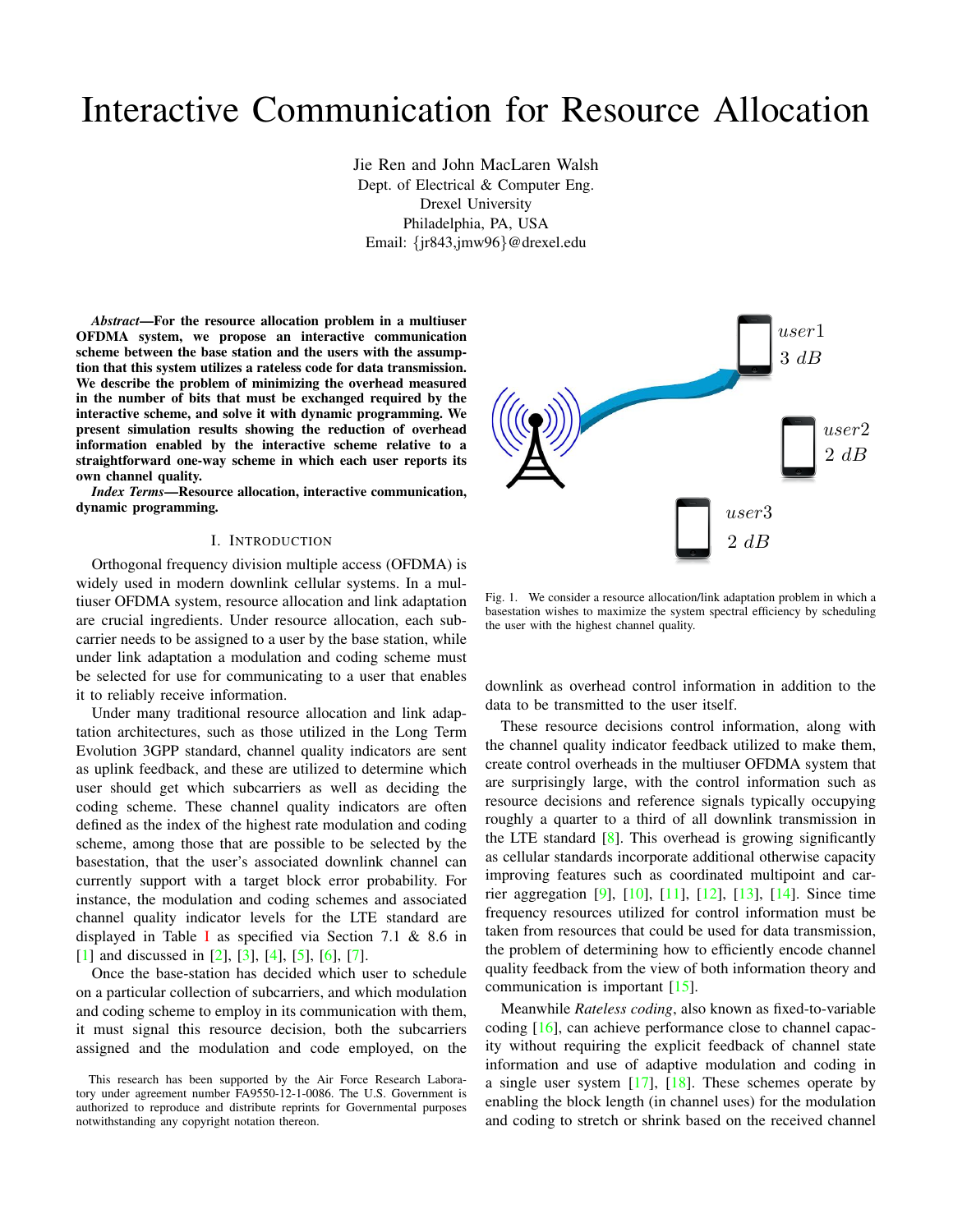| <b>MCS</b>     | CQI            | Modulation   | Code<br>rate | Spectral<br><b>Efficiency</b> | <b>MCS</b> | CQI | Modulation  | Code<br>rate    | Spectral<br>Efficiency |
|----------------|----------------|--------------|--------------|-------------------------------|------------|-----|-------------|-----------------|------------------------|
| ٠              | $\mathbf{0}$   | Out of range |              |                               | 15         | 9   | 16QAM       | 0.6015          | 2.4063                 |
|                | 1              | <b>QPSK</b>  | 0.0761       | 0.1523                        | 16         |     |             | 0.6425          | 2.5684                 |
| $\mathbf 0$    | $\overline{2}$ |              | 0.1171       | 0.2344                        | 17         |     | 64 QAM      | 0.4277          | 2.5684                 |
| 1              |                |              | 0.1533       | 0.3057                        | 18         | 10  |             | 0.4550          | 2.7305                 |
| $\overline{2}$ | 3              |              | 0.1884       | 0.3770                        | 19         |     |             | 0.5048          | 3.0264                 |
| з              |                |              | 0.2451       | 0.4893                        | 20         | 11  |             | 0.5537          | 3.3223                 |
| 4              | 4              |              | 0.3007       | 0.6016                        | 21         |     |             | 0.6015          | 3.6123                 |
| 5              |                |              | 0.3701       | 0.7393                        | 22         | 12  |             | 0.6503          | 3.9023                 |
| 6              | 5              |              | 0.4384       | 0.8770                        | 23         |     |             | 0.7021          | 4.2128                 |
| $\overline{7}$ |                |              | 0.5136       | 1.0264                        | 24         | 13  |             | 0.7539          | 4.5234                 |
| 8              | 6              |              | 0.5878       | 1.1758                        | 25         |     |             | 0.8027          | 4.8193                 |
| 9              |                |              | 0.6630       | 1.3262                        | 26         | 14  |             | 0.8525          | 5.1152                 |
| 10             |                | 16 QAM       | 0.3320       | 1.3262                        | 27         |     |             | 0.8886          | 5.3349                 |
| 11             | $\overline{ }$ |              | 0.3691       | 1.4766                        | 28         | 15  |             | 0.9257          | 5.5547                 |
| 12             |                |              | 0.4238       | 1.6953                        | 29         |     | <b>QPSK</b> | <b>Reserved</b> | Reserved               |
| 13             | 8              |              | 0.4785       | 1.9141                        | 30         |     | 16QAM       |                 |                        |
| 14             |                |              | 0.5400       | 2.1602                        | 31         |     | 64QAM       |                 |                        |

TABLE I SUPPORTED MCS INDEX & ASSOCIATED CQI IN THE LTE STANDARD

<span id="page-1-0"></span>quality in a manner that closely resembles H-ARQ. Rather than feeding back channel quality, the receiver only needs to indicate when it has successfully decoded as its feedback, which it learns through an outer error detection code.

However, once one passes back to a multiuser OFDMA context, it is again necessary to know who to schedule the blocks of subcarriers to, even if a rateless code is to be employed. If the base station in multiuser OFDMA system utilizes rateless codes and wishes to maximize the sum rate across users, the uplink feedback only needs to enable the basestation to learn which user has the best channel SNR (i.e. the highest capacity, Fig[.1\)](#page-0-0), but not the value of this best channel SNR. Hence the resource allocation feedback problem can be modeled as a distributed function computation problem, where the basestation must compute who among a series of users has the best channel quality from a series of messages sent by the users which initially know only their own channel qualities.

*Interactive communication* is the scheme that allows message passing forward and backward multiple times between two or more terminals [\[19\]](#page-5-18). It has been shown that interactive communication can provide substantial benefits over noninteractive codes in some distributed function computation problems [\[20\]](#page-5-19).

In this paper, we consider the multiuser OFDMA systems that use rateless AWGN codes for downlink data transmission. Inspired by the ideas of selective multiuser diversity [\[21\]](#page-5-20) (SMUD) scheme as well as the multi-predefined thresholds [\[22\]](#page-5-21) scheme which is an extension of SMUD, we propose an achievable interactive communication scheme between the base station and the users that efficiently encodes the feedback necessary for the resource allocation and link adaptation problem. We show that there is a saving of overhead bits when interaction is utilized when compared with the straightforward one-way scheme in which each user feeds back its own channel quality.

## II. PROBLEM MODEL

We consider the resource allocation problem for a single resource block (a collection of subcarriers which, owing to the parameters of the OFDMA system and the channel, have roughly the same channel fade) with a base station and N different users. The channel SNR between the base station and each user is modeled as an identical independent discrete random variable with support set  $\mathscr{X} = \{a, \dots, b\}$  and probability mass function  $f_0(x)$ , and is initially known to the associated users, and is fixed during the whole block of data transmission. To maximize the throughput, the basestation wishes to select the user with the highest channel quality to occupy the channel. In contrast to the traditional adaptive modulation and coding scheme, we assume the base station uses a rateless code for data transmission, hence, once a user is picked, we can almost achieve its channel capacity without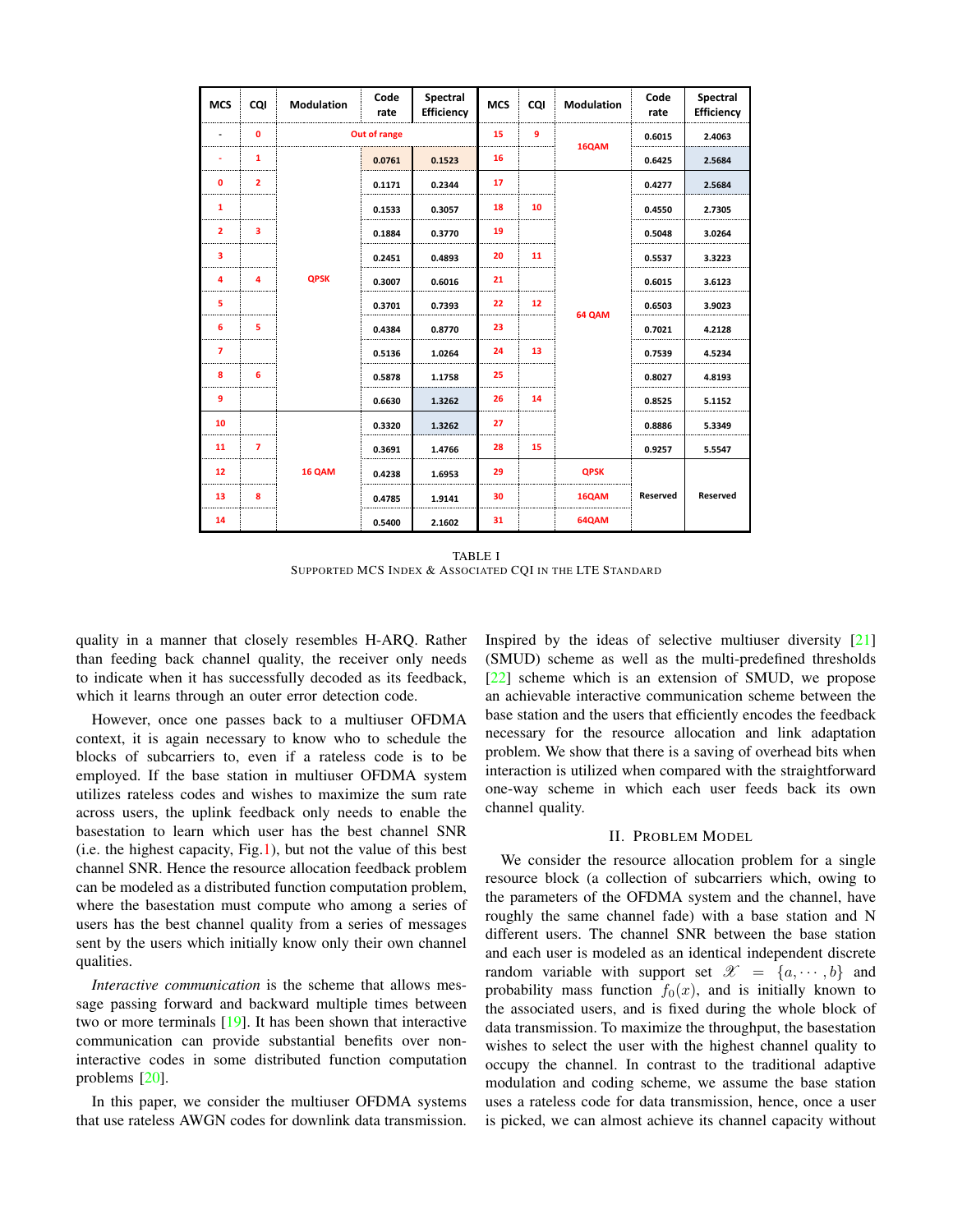

<span id="page-2-0"></span>Fig. 2. One round illustration of the interactive scheme between BS and users

knowing the channel state at the transmitter. Therefore, the resource allocation problem is to determine who has the best channel. The basestation wishes to determine this information based on mutliple rounds of communication with the users. As depicted in Fig. [2,](#page-2-0) at round t, we will denote the message that the base station broadcasting to the users by  $U_t$ , and the message that the user i feeds back to the basestation  $V_t^i$ .

One achievable scheme to determine the best channel works as follows: at round t, the base station broadcasts a threshold  $\lambda_t$  to all users; for each user, if its channel SNR is above the threshold, it replies a 1, otherwise it replies a 0. Clearly,  $V_t^i$ will be no more than 1 bit. The whole process will stop at round T if there is only one user above the threshold  $\lambda_T$  or if there are multiple users above the threshold but the support set shrinks to 1 (which means all users have the same SNR level).

Additionally, again with the purpose of reducing overhead, we allow the users that must not be the best to stop replying, i.e. if one or more users replies a 1 during round t, then certainly all users replying 0 do not need to be involved in future rounds. We also argue that the base station's knowledge of the channel distribution will be more specific after each round of interactive communication. Bearing this in mind, we will let  $N_t$  denote the number of "online" users at round t.

## III. ANALYSIS

Our aim in this section is to determine the optimal choice of the thresholds in the interactive scheme in the sense of minimizing the average total amount of overhead that the scheme must incur.

## *A. Multi-threshold Interactive Communication Scheme*

Given (at round t) channel CMF  $F_t(x)$ , PMF  $f_t(x)$  and support set  $\mathscr{X} = \{a_t, \dots, b_t\}$ , the base station determines and broadcasts an optimal threshold based on its knowledge of channel information and number of online users  $N_t$ . After receiving all feedbacks, the base station can renew the channel information for next round's communication. If more than



<span id="page-2-1"></span>Fig. 3. Multi-thresholds interaction Vs. non interaction. The initial number of users is 8.

one user replies a 1, then conditioned on all the information received thus far, the new channel distribution parameters for the active users are

$$
a_{t+1} = \lambda_t
$$
  
\n
$$
b_{t+1} = b_t
$$
  
\n
$$
F_{t+1}(x) = \frac{F_t(x) - F_t(\lambda_t)}{F_t(b_t) - F_t(\lambda_t)}
$$
\n(1)

While if all users reply 0, then conditioned on all the information received thus far at the basestation, the new channel distribution parameters for the active users are

$$
N_{t+1} = N_t
$$
  
\n
$$
a_{t+1} = a_t
$$
  
\n
$$
b_{t+1} = \lambda_t
$$
  
\n
$$
F_{t+1}(x) = \frac{F_t(x) - F_t(a_t)}{F_t(\lambda_t) - F_t(a_t)}
$$
\n(2)

At a given round, a user will stay active for the next round if it feedback a 1. Alternatively, if a user feeds back a 0, if the next threshold  $\lambda_{t+1}$  is lower than  $\lambda_t$  (which indicating that all users replied 0 at round t) it will stay active, otherwise this user becomes inactive. Owing to the symmetry regarding the knowledge the basestation has about the active users, the threshold for next round will be generated based on the renewed channel information and number of users remaining active.

Define  $R$  to be the total expected number of overhead bits exchanged when using the series of threshold levels  $\lambda_1, \lambda_2, \cdots$ , and define  $R*$  to be the minimum expected number of overhead bits exchanged by using using the optimal threshold  $\lambda_1^*, \dots, \lambda_T^*$ . It is clear that  $R^*$  will be a function of the initial number of users  $N_1$  (all of whom are initially active) and channel distribution.

$$
R^*(N_1, \{a_1, b_1\}, F_1(x)) \tag{3}
$$

We observe that if policy  $\lambda_1^*, \cdots, \lambda_T^*$  is the optimal choice of thresholds for initial condition  $N_1$ ,  $\{a_1, \dots, b_1\}$  and  $F_1(x)$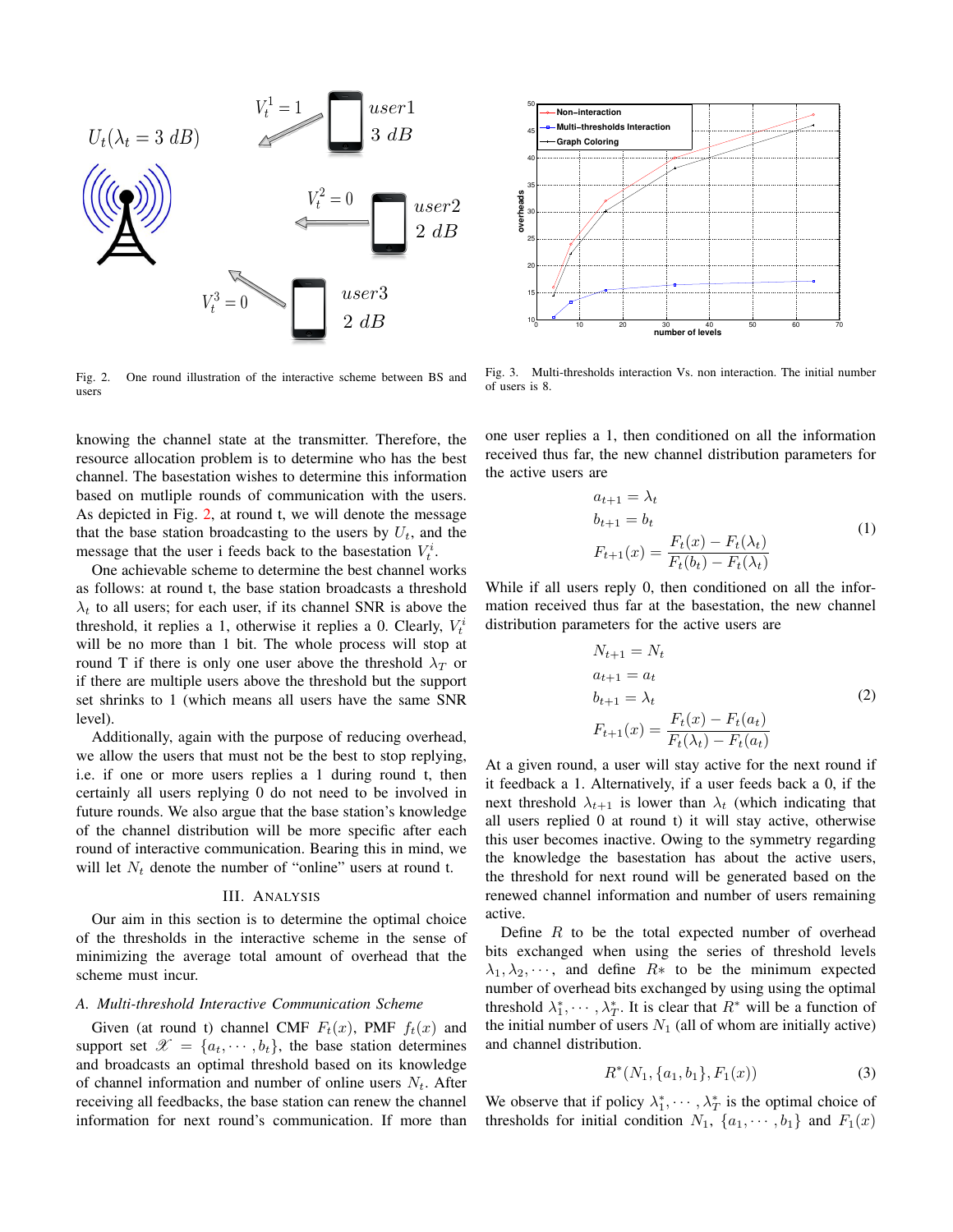

<span id="page-3-2"></span>Fig. 4. Multi-thresholds interaction Vs. non interaction. The initial support set is  $\{1, \cdots, 64\}$ 

then the truncated policy  $\lambda_t^*, \dots, \lambda_T^*$  will be the optimal choice of thresholds for initial condition  $N_t$ ,  $\{a_t, \dots, b_t\}$ and  $F_t(x)$ , and thus the problem has the form of a dynamic programming problem. In order to solve this problem, we begin with a a one round analysis in which we assume to we pick  $\lambda$  as the threshold for round t and that the thresholds after round t have been optimized already. Define  $R_t(\lambda)$  as the sum of the overheads from round t to the end, then

$$
R_t(\lambda) = H(\lambda_t | \lambda_1, \cdots, \lambda_{t-1}) + N_t + (F_t(\lambda))^{N_t} R^*(N_t, a_t, \lambda)
$$
  
+ 
$$
\sum_{i=1}^{N_t} (1 - F_t(\lambda))^i F_t(\lambda)^{N_t - i} \frac{N_t!}{i!(N_t - i)!} R^*(i, \lambda, b_t) \quad (4)
$$

where the first item represents the minimum number of bits needed to let the users know the threshold in round t, the second item represents the total number of bits of feedback from the  $N_t$  users, and the remaining two items represent all possible cost after round t. The optimal choice of threshold at round  $t$  then must satisfy

<span id="page-3-1"></span>
$$
\lambda_t^* = \operatorname*{argmin}_{\lambda} R_t(\lambda) \tag{5}
$$

[\(4\)](#page-3-0) and [\(5\)](#page-3-1) together form a policy iteration algorithm[\[23\]](#page-5-22) for this dynamic programming problem.

# *B. Thresholds Vs. Number of Users*

Let us now consider several possible methods of encoding the threshold, and hence several possible values for the quantity  $H(\lambda_t|\lambda_1,\dots,\lambda_{t-1})$  in [\(4\)](#page-3-0). The minimum information the BS needs to broadcast should be the conditional entropy of the threshold given all previous knowledges that the active users have. This side information includes the users own channel quality, however, we consider an upper bound where we only utilize the side information provided by the previous thresholds as the notation  $H(\lambda_t|\lambda_1,\dots,\lambda_{t-1})$  suggests.

For the purposes of comparison, and ease of the associated algorithm encoder design, let's also consider two additional coding strategies which are easy to implement. We will see that



<span id="page-3-3"></span>Fig. 5. A comparison of the three interactive schemes with 8 users

these two strategies also have lower overheads than the noninteraction scheme. The first strategy is to encode the threshold with no conditioning:

$$
U_t = H(\lambda_t) = \log_2 |\mathcal{X}_t| \tag{6}
$$

Motivated by the idea that the users may calculate the optimal choice of threshold themselves rather than receiving it, we provide the second strategy that the BS broadcasts the number of currently online users. Observe that the optimal policy  $\lambda^*$  at each round is determined by the information the BS has, including the number users  $N_t$ , the estimated distribution  $f_t(x)$  and the support set  $\mathscr{X} = \{a_t, \dots, b_t\}$  of the channel distribution. We prove that it's enough to let the users calculate the threshold by broadcasting  $N_t$  by induction:

<span id="page-3-0"></span>*Proof:* Each user has the channel pdf  $f_1(x)$ ,  $\mathcal{X}_1$  =  $\{a_1, \dots, b_1\}$  and its own channel SNR  $C_i$ . Hence the optimal threshold  $\lambda_1^*$  can be calculated after receiving the initial number  $N_1$ . The users will reply 1 bit feedback based on this threshold.

Suppose that the users successfully compute the threshold  $\lambda_{t-1}^*$  by the information  $N_{t-1}$ ,  $f_{t-1}$  and  $\mathscr{X}_{t-1}$  =  ${a_{t-1}, \dots, b_{t-1}}$  in round t-1, then in round t the  $\mathscr{X}_t$  will be renewed by the following rules:

$$
\mathcal{X}_t = \begin{cases} \{\lambda_{t-1}^*, b_{t-1}\} & \text{if } N_t < N_{t-1} \\ \{a_{t-1}, \lambda_{t-1}^*\} & \text{if } N_t = N_{t-1} \text{ and } \lambda_{t-1}^* > C_i \end{cases} \tag{7}
$$
\n
$$
\{\lambda_{t-1}^*, b_{t-1}\} & \text{if } N_t = N_{t-1} \text{ and } \lambda_{t-1}^* \le C_i
$$

Note that the user will turn off if  $N_t$  <  $N_{t-1}$  and  $\lambda_{t-1}^*$  >  $C_i$ . The channel distribution  $f_t(x)$  is easy to get once the support set has been renewed. Therefore, the threshold  $\lambda_t^*$  can be determined by the users.

#### IV. RESULTS

Having identified the policy iteration form of the problem of minimizing the expected number of overhead control bits exchanged for the multi-thresholding method for determining the user with the best channel quality, we now pass to solving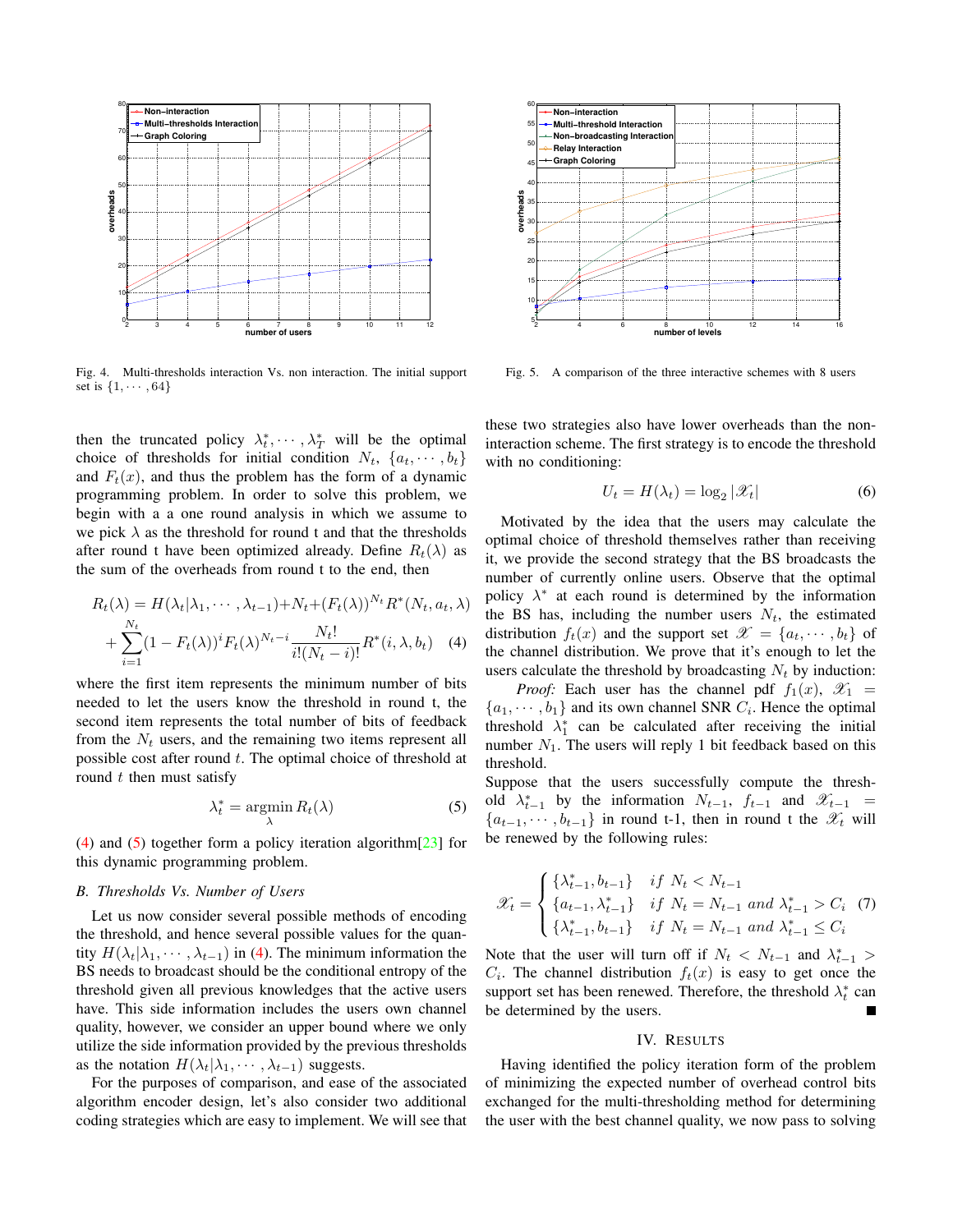

<span id="page-4-0"></span>Fig. 6. A comparison of sending thresholds and sending number of users, fixing the initial support set to be  $\{1, \dots, 16\}$ .

the policy iteration for the various methods of communicating the thresholds.  $(4)$  and  $(5)$  can be solved by iteration with the boundary conditions:

$$
R^*(1, a, b) = 0
$$
  

$$
R^*(N, a, a) = 0
$$
 (8)

The first boundary condition represents the situation that the user with highest SNR has been found, while the second boundary condition represents the situation that the support set shrinks to 1 and all the remained users have the same SNR level, we will stop our algorithm and pick any one of them since there will be no capacity loss. Uniform distribution of the channel SNR is used in simulation. Fig[.3](#page-2-1) shows the overheads of multi-thresholds interactive communication scheme Vs. non-interactive scheme with number of initial users to be 8 while Fig[.4](#page-3-2) shows with initial support set to be  $\{1, \dots, 64\}$ . These first two plots consider the case where the basestation uses a number of bits equal to the conditional entropy of the threshold at time  $t$  given all the previous threshholds and initial information which include number of users  $N_1$ , channel pdf  $f_1(x)$  and support set  $\mathscr{X}_1 = \{a_1, \dots, b_1\}$ . We've also included for the purposes of comparison the minimal number of bits necessary to losslessly calculated the argmax when there is no-interaction. This is slightly less than the noninteraction scheme, and is depicted by the black curve in Fig. [3](#page-2-1) and Fig. [4,](#page-3-2) and can be calculated by coloring a characteristic graph based on the predefined argmax function. Each user then sends its color by compressing it with a Slepian-Wolf like code<sup>[\[24\]](#page-5-23)</sup>. From both figures we can see a huge saving of overhead can be achieved through interaction when trying to determine who has the best channel quality.

As mentioned in previous section, we also suggested two simple encoding strategies for the base station to broadcast which include Huffman encoding the threshold(with no conditioning on previous thresholds) and Huffman encoding the number of users. Fig[.6](#page-4-0) shows the number of bits that must be exchanged when these methods are used. The strategy of



<span id="page-4-1"></span>Fig. 7. A comparison of the three interactive schemes with 16 CQI levels

sending threshold outperforms the strategy of sending number of users in the situation that the initial number  $N_1$  is large. When  $N_1$  is small, the latter one shows better performance.

# *A. Compare with Some Other Interactive Schemes*

As another interesting point of comparison, we compare our multi-thresholding scheme with another two interactive schemes. These two schemes are based on the assumption that each user has its own index so that the communication can follow the index order. Unlike the multi-threshold scheme in which messages can only be exchanged between basestation and users, we propose the first scheme as follows: User 1 transmit its channel SNR and index to user 2. User 2 then calculate the higher SNR between them and sent it with its index(the argmax) to user 3. Every user will sending the max and argmax to the next one after receiving information from previous user and the last user will directly tell the base station the argmax. We call such a scheme the relay interaction scheme. The second interaction scheme (which is listed in $[20]$  as an example to show that interaction can help in multi-terminal function computation problem) has a constraint that the BS can only talk to one user at a time. This scheme still starts from user 1 transmitting its channel SNR to the base station. The BS then forwards user 1's SNR to user 2. At round t, the BS will tell user t the maximum SNR among the first t-1 users, the user t will then compare it with its own channel quality and feedback the answer to the base station.The user with the best channel can be determined after this scheme. We call this scheme the non-broadcasting interaction scheme.(Fig. [8\)](#page-5-24) For uniform distributed channel SNR, we can see the non-broadcasting scheme has better performance than multi-threshold scheme when there is only two users. For most of the cases, the multi-threshold scheme utilizes fewer overhead bits than the other two schemes, as is shown in Fig[.5](#page-3-3) and Fig[.7.](#page-4-1)

## V. CONCLUSIONS AND FUTURE WORK

We considered the problem of designing resource allocation and link adaptation schemes for multiuser OFDMA systems